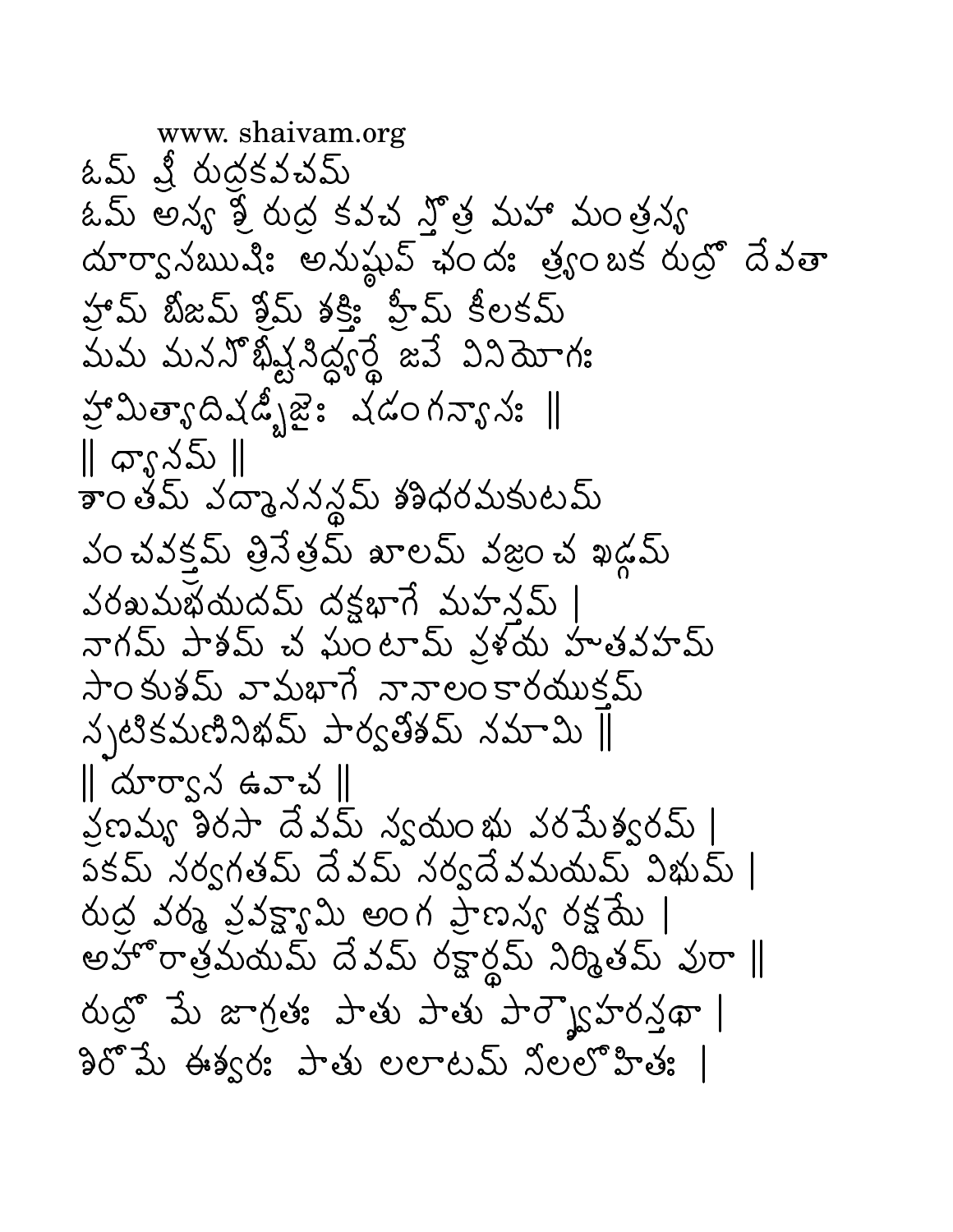$\overrightarrow{\lambda}$ త్రమోస్త్యంబక: పాతు ముఖమ్ పాతు మహేశ్వర: | కర్ణమో: కాతు పేు శంభు: నానికాయామ్ నదాశివ: | వాగీశః పాతు పేు జిహ్వప్ ఓవ్లై పాత్వంబికావతిః | శ్రీకణ్ణ: పాతు మే గ్రీవామ్ బాహొ చైవ వినాకధృత్ | హృదయమ్ మే మహాదేవ: ఈశ్వరోవ్యాత్ నృనాన్తరమ్ | నాథిమ్ కటిమ్ చ వక్షశ్చ పాతు నర్వమ్ ఉమావతిః | బాహమధ్యాన్ల పైన సూక్ష్మ రూవన్నదాశివ: | న్వరం రక్షతు మేశ్వరో గాత్రాణి చ యథా క్రమమ్ వజ్రమ్ చే శక్తిదమ్ చైన పాశాం కుశధరమ్ తథా | గణ్ణ బాలధరాన్ని త్యమ్ రక్షతు త్రిదశేశ్వరః వ్రస్తానేషు వదే చైవ వృక్షమూలే నదితటే నం ధ్యాయామ్ రాజభవనే విరూపాక్షన్తు పాతు మామ్ | కితోష్ణా దథకాలే షు తుహినద్రుమకంటకే | నిర్మనుష్యే నపేు మార్గే పాహి మామ్ వృషభధ్వజ | ఇత్యేతద్దుద్రకవచమ్ వవిత్రమ్ పావనాశనమ్ | మహాదేవ వ్రసాదేన దూర్వాన మునికల్పితమ్ | మమాఖ్యాతమ్ నమానేన నభయమ్ తేనవిద్యతే ప్రాహ్ని తే వరమ ఆరోగ్య మ్ వుణ్య మాయుష్య వర్దనమ్ విద్యార్థి లభతే విద్యామ్ ధనార్థి లభతే ధనమ్ |  $\pi s$  ကွေ့ကို စေ့ဆုံး ရှိသား အားသား သည် အားသား အားသား